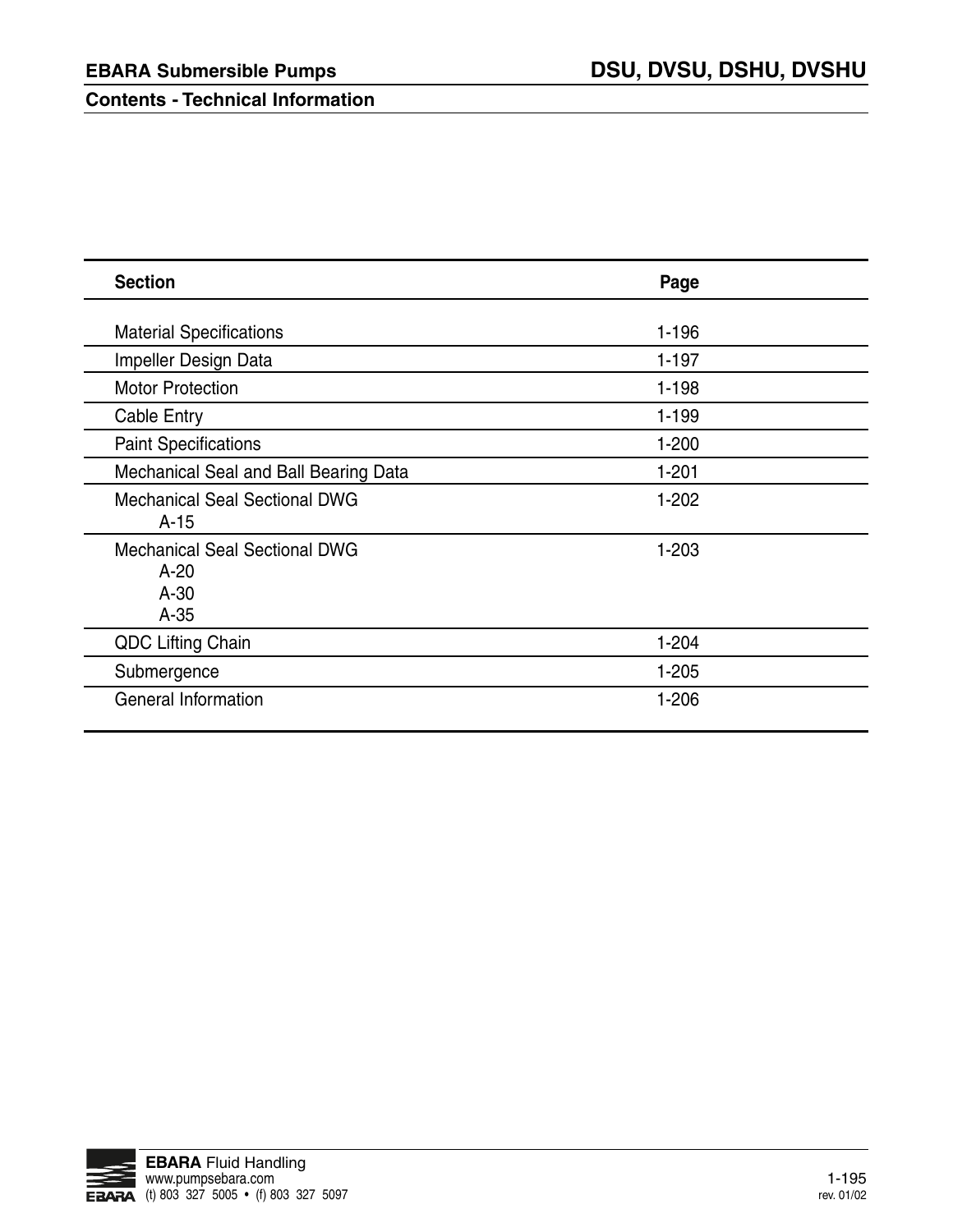| Project: |  |  |
|----------|--|--|
|          |  |  |

Project: Model: Chk'd: Date:

## **Material Comparison Table**

| <b>MATERIALS</b>    | <b>JIS CODE</b> | <b>ASTM, AISI CODE</b> |
|---------------------|-----------------|------------------------|
| Cast Iron           | G5501, FC20     | ASTM A-48 Class 30     |
| 420 Stainless       | G4303, SUS429J1 | AISI 420               |
| 304 Stainless Steel | G4303, SUS304   | AISI 304               |
| Steel               | G3101, SS41     | ASTM A283 Grade D      |
| <b>Brass</b>        | H3201, BSP3     | ASTM B36 No. 272       |

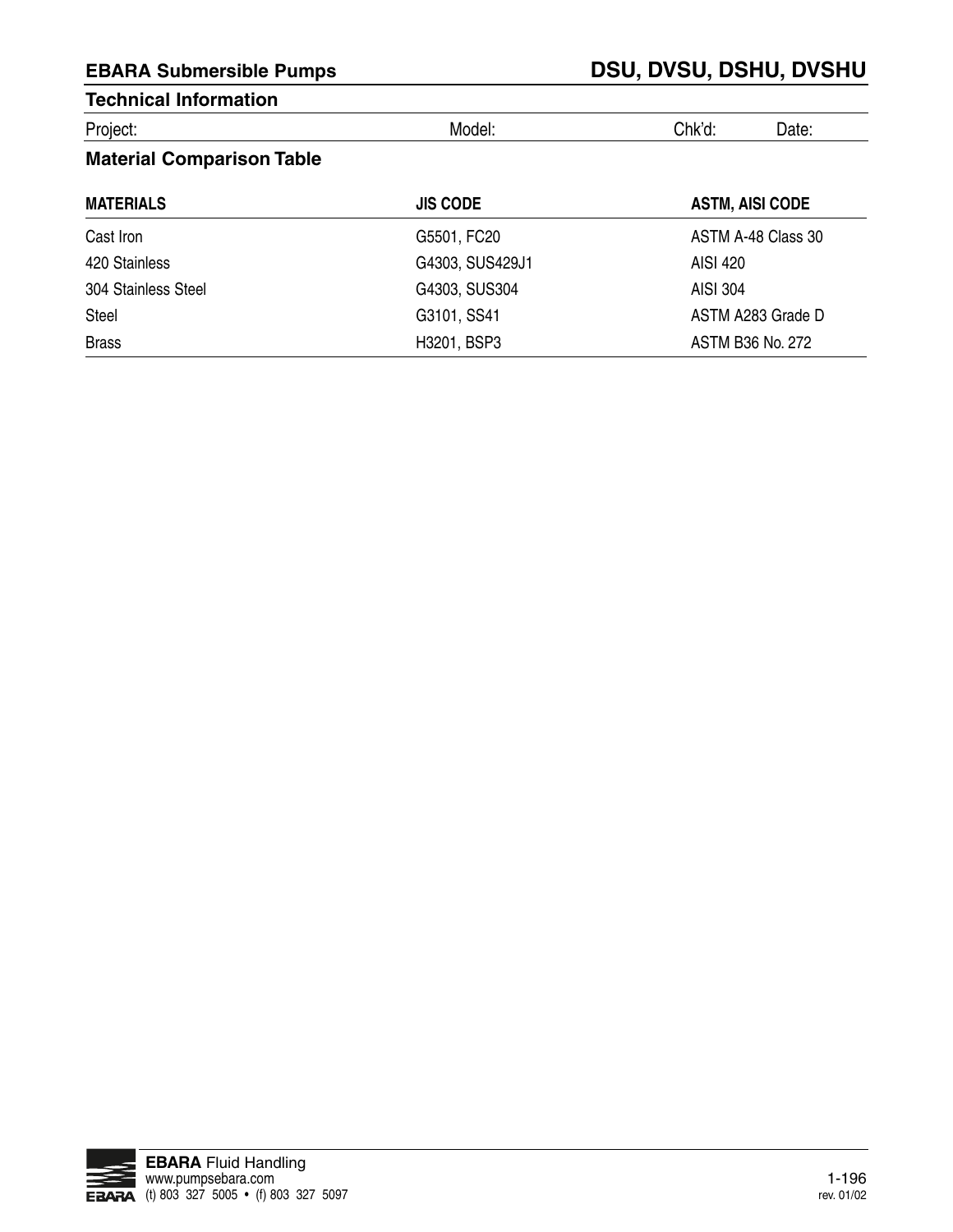Project: Model: Chk'd: Date:

## **Impeller Data**

| <b>MODEL</b> | <b>TYPE</b> | <b>DESIGN</b>   | # VANES | <b>BACK P.O.</b><br><b>VANES</b> |
|--------------|-------------|-----------------|---------|----------------------------------|
| 50DSU6.4     | open        | radial          | 4       | no                               |
| 50DSU6.75    | open        | radial          | 3       | no                               |
| 50DSU61.5    | open        | radial          | 3       | no                               |
| 50DSU62.2    | open        | radial          | 3       | yes                              |
| 50DSU63.7    | open        | radial          | 3       | yes                              |
| 80DSU62.2    | open        | radial          | 4       | yes                              |
| 80DSU63.7    | open        | radial          | 4       | yes                              |
| 100DSU65.5   | open        | radial          | 4       | yes                              |
| 100DSU67.5   | open        | radial          | 4       | yes                              |
| 50DVSU6.4    | open        | radial-recessed | 6       | no                               |
| 50DVSU6.75   | open        | radial-recessed | 6       | no                               |
| 50DVSU61.5   | open        | radial-recessed | 8       | no                               |
| 80DVSU6.75   | open        | radial-recessed | 6       | no                               |
| 80DVSU61.5   | open        | radial-recessed | 6       | no                               |
| 80DVSU62.2   | open        | radial-recessed | 6       | yes                              |
| 80DVSU63.7   | open        | radial-recessed | 6       | yes                              |

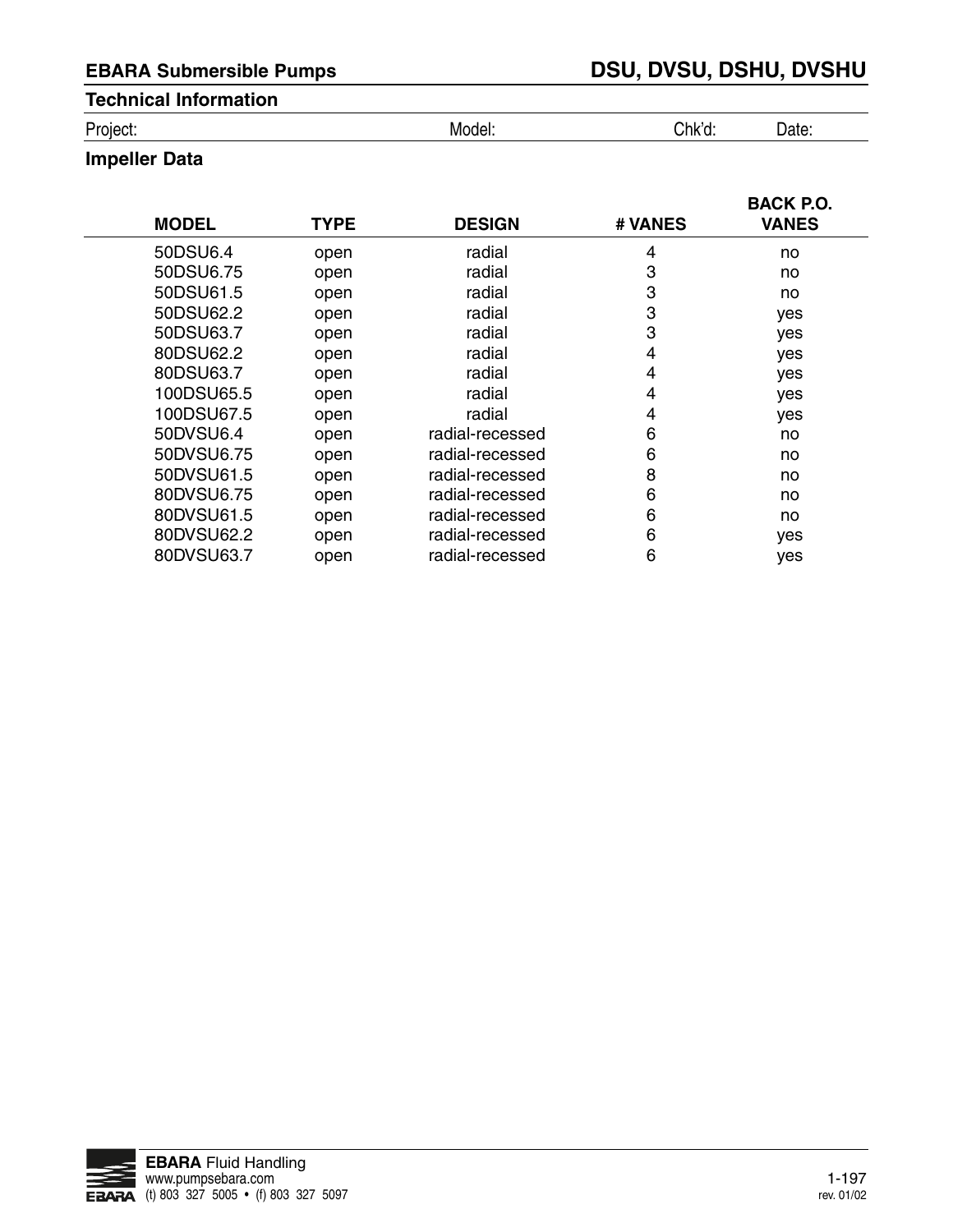Project: Model: Chk'd: Date:

## **Motor Protection (Auto-Cut)**

#### **1. Construction and principles of operation**

There are two different types of Auto-Cuts, one is a single pole model that is used for single phase motors and the other is a three pole model that is used for three phase motors. Figure 1 below illustrates the construction and operation of the three phase model.

Composition: 3 sets of contracts, 1 Snap-Acting Disk, 3 Heaters, 3 Terminals and 1 Calibration bolt and nut. The above parts are encased in a Bakalite housing.



The Auto-Cut is installed directly over the winding of the motor, where it not only senses over heating of the winding but also excess amperage draw by each of the three windings.

Figure 2 shows the Auto-Cut in its normal operating condition (Contacts closed). When actuating temperature is reached, the Snap-Acting Disk snaps open to interrupt the circuits as shown in figure 3.

When the motor temperature cools down to the safe operating temperature, the Snap-Acting Disk resets automatically to the original position as shown in figure 2, and the motor restarts.



- **2. Provides Protection from the Following**:
	- Single Phasing Low Voltage Phase Imbalance Locked Rotor Run Dry

All of the above conditions will cause the motor protector to actuate.

#### **FIGURE 2 FIGURE 3**



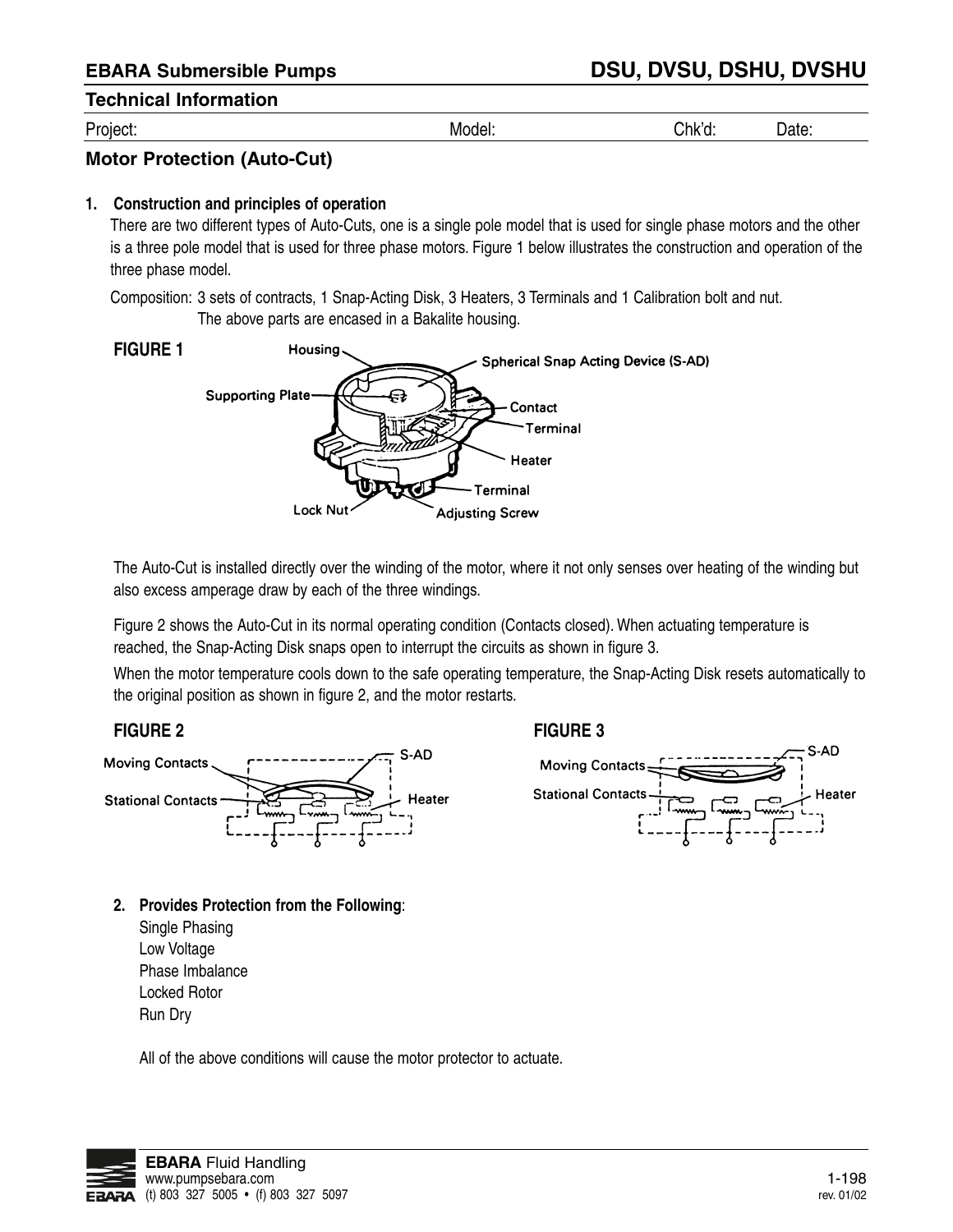| -<br>مہر<br>'⊔ו ، | w<br>. | .nv | ۱۵+۵<br>---<br>----- |  |
|-------------------|--------|-----|----------------------|--|
|                   |        |     |                      |  |

## **Details of Cable Entry**

Based on its years of experience, EBARA now provides the most dependable cable entry construction of any submersible pump. Its features are as follows:

## **Model DSU, DVSU, DSHU, DVSHU**

|                | Water cannot leak into motor even if the cable is cut or damaged because cable leads<br>are soldered and then isolated by rubber sealing, thus preventing any capillary action<br>past that point. |
|----------------|----------------------------------------------------------------------------------------------------------------------------------------------------------------------------------------------------|
| $\overline{2}$ | Thick moulded shoulders bolted to motor dome provide exceptional strength and form a<br>strong compression seal.                                                                                   |
| 3              | Cable resists bending forces by increased cable diameter.                                                                                                                                          |



 $\frac{1}{2}$  to 10HP

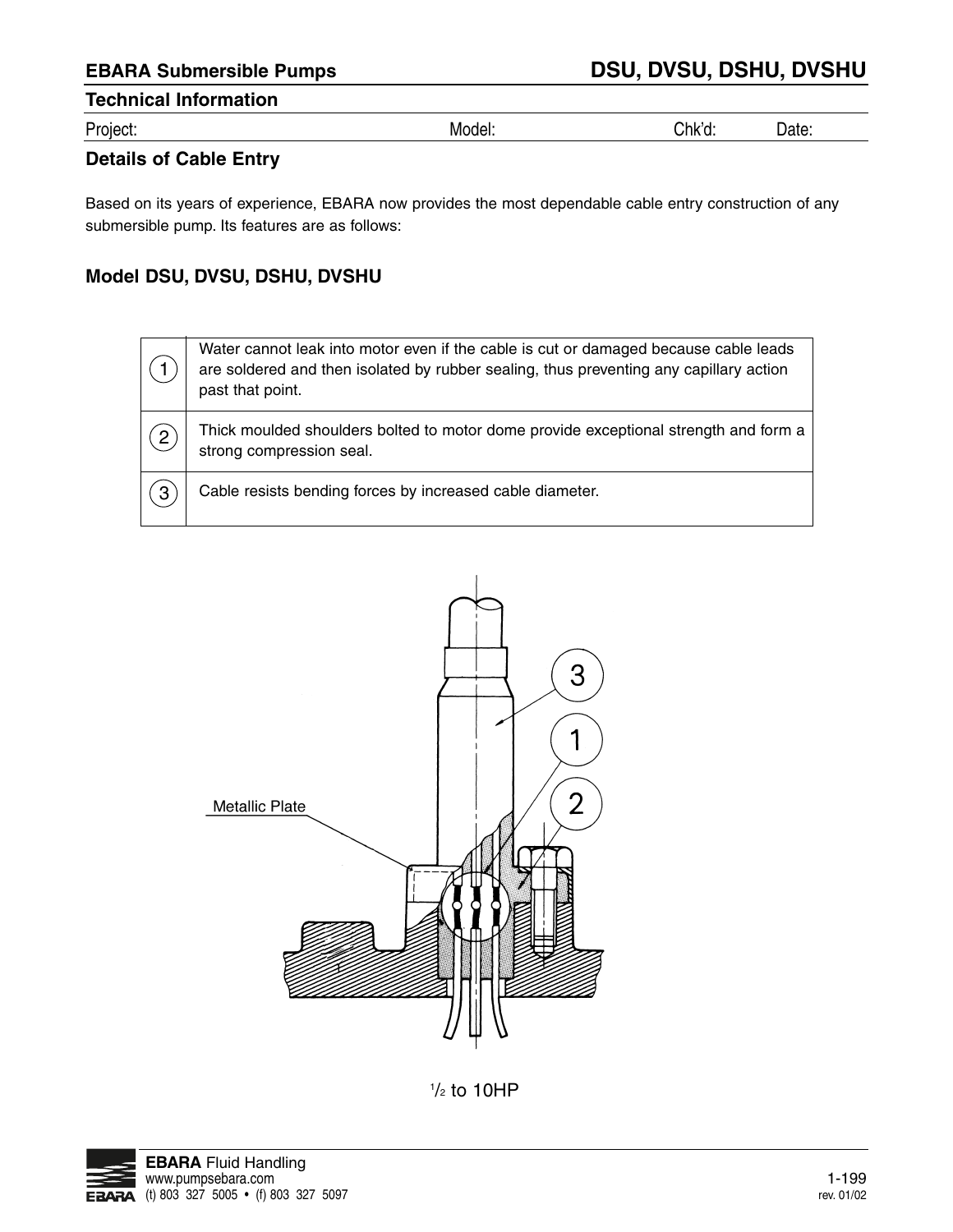| -<br>Project: | Mю<br>ີ" <sup>0</sup> ປະເ<br>____ | ;nk′d<br>ч.<br>$\sim$ $\sim$ | ,,,,<br>Jale<br>. |  |
|---------------|-----------------------------------|------------------------------|-------------------|--|
|---------------|-----------------------------------|------------------------------|-------------------|--|

### **Shop Painting Standards**

#### **1. Scope**

This specification covers the methods for painting the following EBARA PUMPS in the shop. EBARA Models: DSU, DVSU, DSHU, DVSHU

#### **2. Surface Preparation**

All surfaces to be painted shall be cleaned of oil, grease or other similar materials with solvent, and then shall be brushed and air blasted to remove rust or scale.

Prior to above preparation, mill scale, rust scale, chips and other foreign materials shall be removed in accordance with painting schedule.

#### **3. Coating Procedure**

Detailed coating procedures are as shown in each paint schedule.

| Service             | <b>Painting Schedule</b> |                         |                           |                                 |
|---------------------|--------------------------|-------------------------|---------------------------|---------------------------------|
|                     |                          | Surface Preparation     | SPPC-VISI-SP-3-63         |                                 |
|                     | Coats                    | Kind of Paint           | <b>Brand Name</b>         | Maker                           |
| External<br>Surface | 1st                      | Zinc-chromate<br>primer | <b>ZT-PRIMER</b>          | <b>TAIYO PAINT</b><br>CO., LTD. |
|                     | 2 <sub>nd</sub>          | chlorinated rubber type | KR marine<br>paint primer | <b>KANAE PAINT</b><br>CO., LTD. |

Final color: Black

| Service             | <b>Painting Schedule</b> |                         |                   |                                 |  |
|---------------------|--------------------------|-------------------------|-------------------|---------------------------------|--|
|                     |                          | Surface Preparation     |                   | SPPC-VISI-SP-3-63               |  |
| Internal<br>Surface | Coats                    | Kind of Paint           | <b>Brand Name</b> | Maker                           |  |
|                     | 1st                      | Zinc-chromate<br>primer | ZT-PRIMER         | <b>TAIYO PAINT</b><br>CO., LTD. |  |

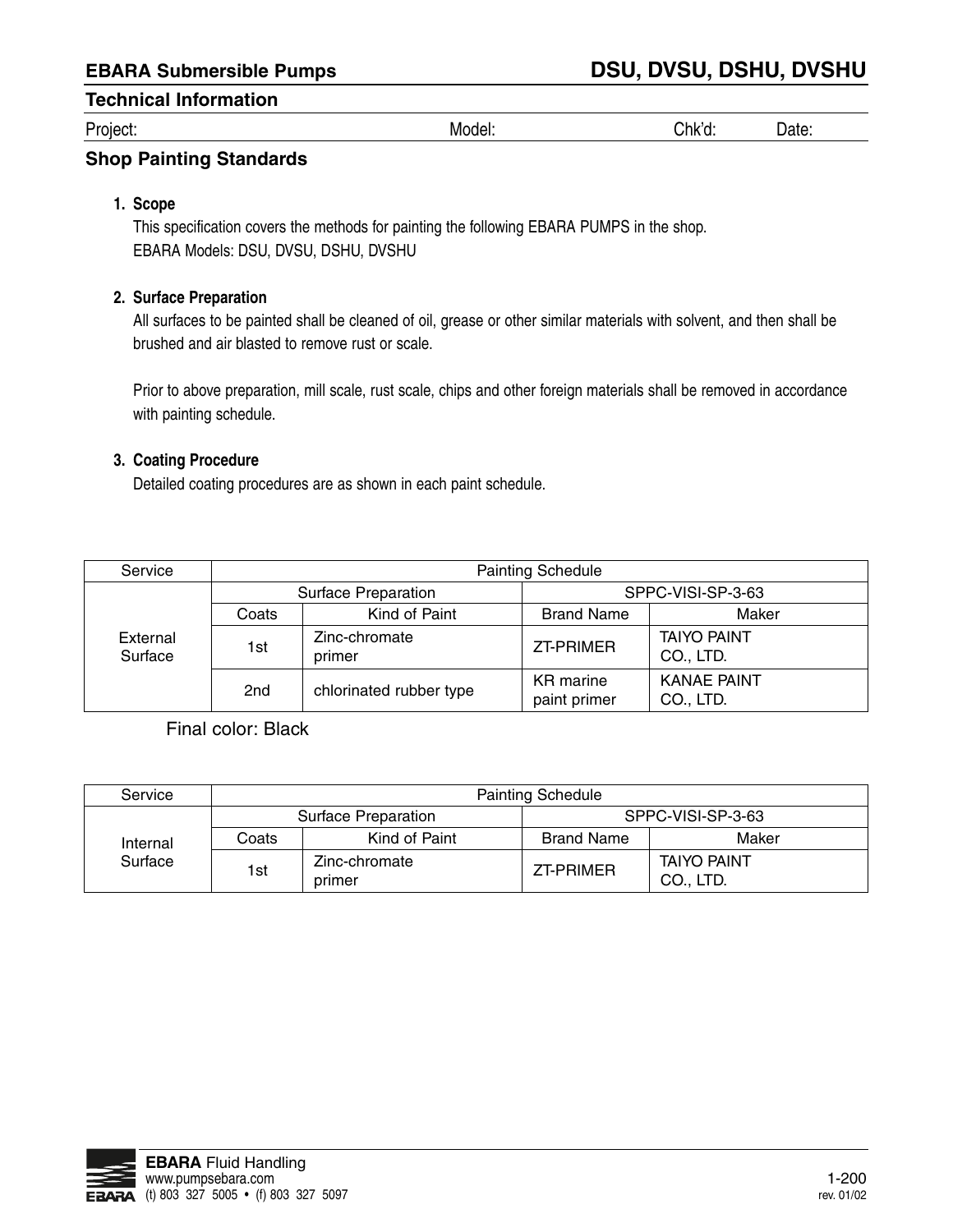# **EBARA Submersible Pumps DSU, DVSU, DSHU, DVSHU**

## **Technical Information**

Project: Model: Chk'd: Date:

## **Mechanical Seal and Ball Bearing**

|              | <b>LUBRICATING OIL</b><br><b>MECHANICAL SEAL</b><br><b>OUTPUT</b> |     |             | <b>BALL BEARING</b> |      |                    |               |            |
|--------------|-------------------------------------------------------------------|-----|-------------|---------------------|------|--------------------|---------------|------------|
| <b>MODEL</b> |                                                                   |     |             | <b>CAPACITY</b>     |      |                    |               |            |
|              | НP                                                                | kW  | <b>TYPE</b> | OZS                 | CC   | <b>NAME</b>        | <b>BOTTOM</b> | <b>TOP</b> |
| <b>DSU</b>   |                                                                   | 2.2 | $A-30$      | 57                  | 1650 | <b>TURBINE OIL</b> | 6307ZZ        | 6304ZZ     |
|              |                                                                   | 3.7 | $A-30$      | 57                  | 1650 | SAE 10W or 20W     | 6308ZZ        | 6304ZZ     |
| <b>DVSU</b>  | $7^{1/2}$                                                         | 5.5 | $A-35$      | 60                  | 1700 | (TURBINE OIL #32)  | 6308ZZ        | 6206ZZ     |
|              | 10                                                                | 7.5 | $A-35$      | 60                  | 1700 |                    | 6309ZZ        | 6206ZZ     |

|              | <b>OUTPUT</b> |      | <b>MECHANICAL SEAL</b> |                 | <b>LUBRICATING OIL</b> |                                       |               | <b>BALL BEARING</b> |  |
|--------------|---------------|------|------------------------|-----------------|------------------------|---------------------------------------|---------------|---------------------|--|
| <b>MODEL</b> |               |      |                        | <b>CAPACITY</b> |                        |                                       |               |                     |  |
|              | <b>HP</b>     | kW   | <b>TYPE</b>            | OZS             | CC                     | <b>NAME</b>                           | <b>BOTTOM</b> | <b>TOP</b>          |  |
|              |               | 0.4  | $A-15$                 |                 | 180                    |                                       | 6303ZZ        | 6201ZZ              |  |
| <b>DSHU</b>  |               | 0.75 | $A-15$                 |                 | 180                    | <b>COMPRESSOR OIL</b>                 | 6303ZZ        | 6201ZZ              |  |
|              |               | 1.5  | $A-20$                 | 12              | 350                    | SAE 10W or 20W<br>(ROTARY COMPRESSOR) | 6205ZZ        | 6203ZZ              |  |
| <b>DVSHU</b> |               | 2.2  | $A-30$                 | 57              | 1650                   | OIL A                                 | 6307ZZ        | 6304ZZ              |  |
|              |               | 3.7  | $A-30$                 | 57              | 1650                   |                                       | 6308ZZ        | 6304ZZ              |  |

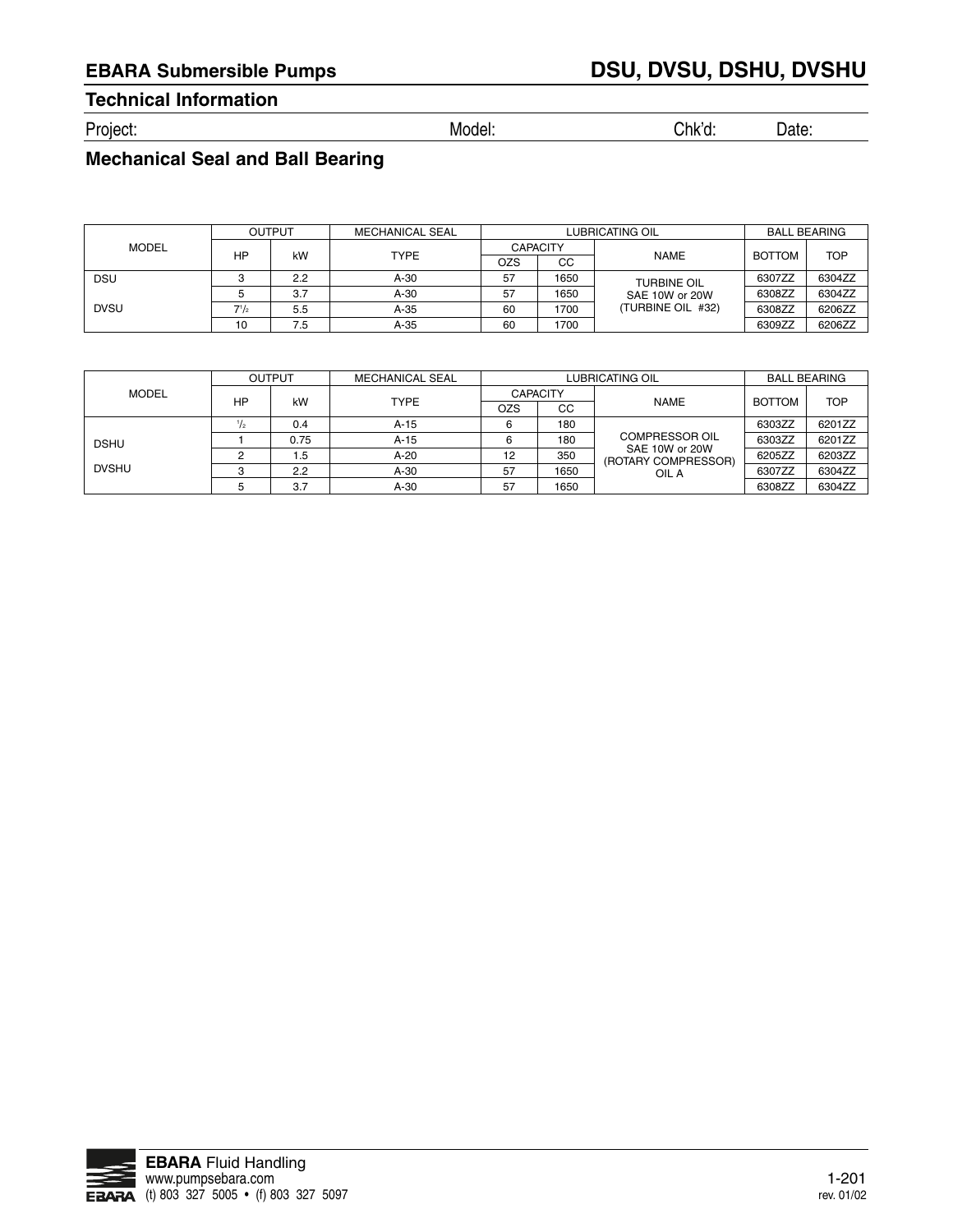Project: Model: Chk'd: Date:

## **Mechanical Seal Sectional View (1/2)**

Since the mechanical seal is the most critical part of submersible pumps, EBARA provides the most reliable mechanical seal available for submersible pumps.

DOUBLE MECHANICAL SEALS with HARD seal face materials are provided on all EBARA "D Series" submersible pumps.

The double mechanical seal in oil chamber provides long life and friction-free sealing of the motor shaft.

Typical construction and materials are as follows:

## **Type A-15 DSHU, <sup>1</sup> /2 to 1HP DVSHU, <sup>1</sup> /2 to 1HP**



| NO.          | PART NAME            | <b>MATERIALS</b><br>(HOT WATER PUMP)<br>DSHU, DVSHU | NO. FOR<br>1 SET |
|--------------|----------------------|-----------------------------------------------------|------------------|
|              | Packing              | Viton Rubber                                        |                  |
| $\mathbf{2}$ | <b>Floating Ring</b> | Silicone Carbide                                    |                  |
| 3            | Seal Ring            | Silicone Carbide                                    |                  |
| 4            | Spring               | 304S.S                                              |                  |
| 5            | Seal Ring            | Silicone Carbide                                    |                  |
| 6            | <b>Floating Ring</b> | Silicone Carbide                                    |                  |
|              | Packing              | Viton Rubber                                        |                  |

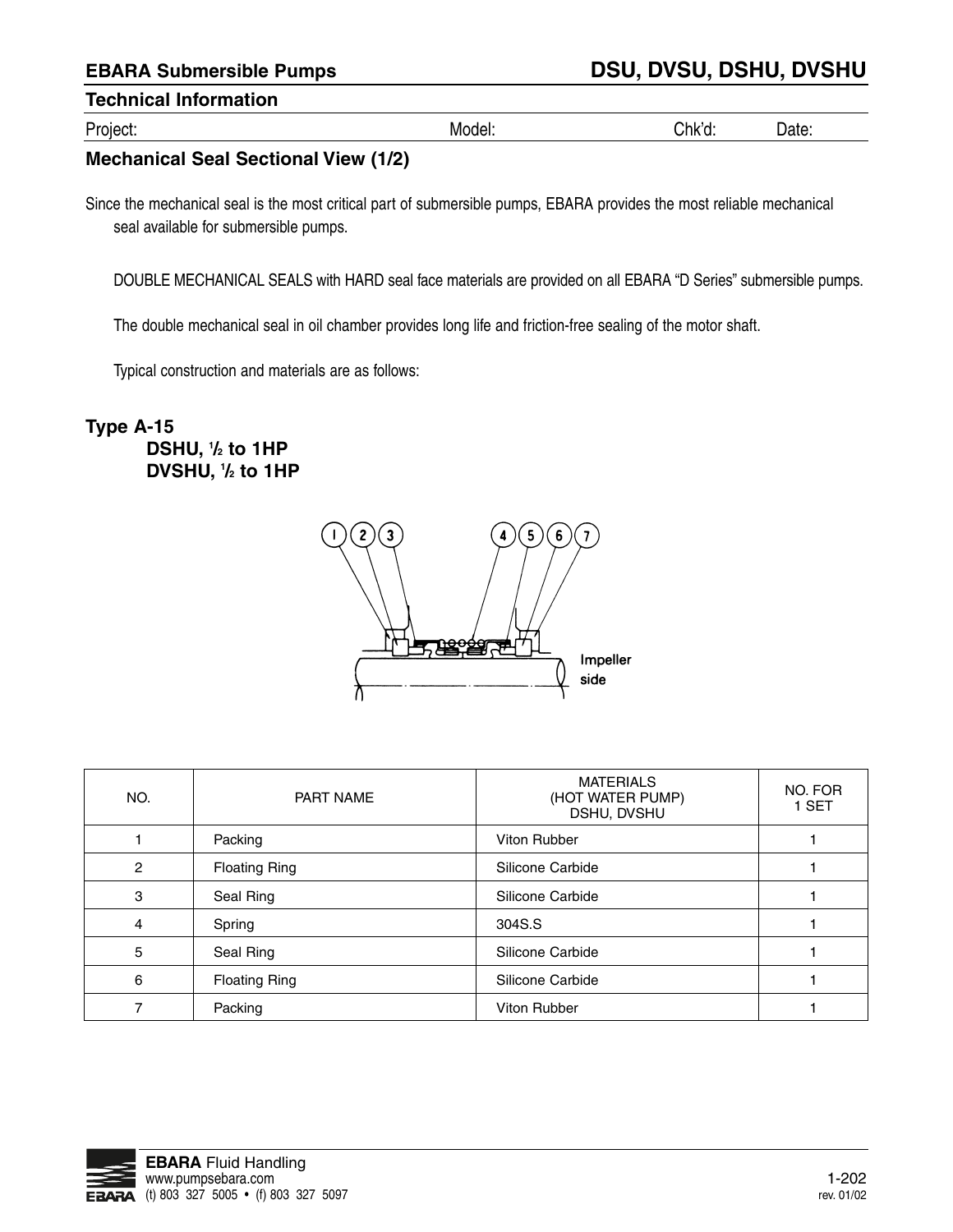Project: Model: Chk'd: Date:

## **Mechanical Seal Sectional View (2/2)**

Since the mechanical seal is the most critical part of submersible pumps, EBARA provides the most reliable mechanical seal available for submersible pumps.

DOUBLE MECHANICAL SEALS with HARD seal face materials are provided on all EBARA "D Series" submersible pumps.

The double mechanical seal in oil chamber provides long life and friction-free sealing of the motor shaft.

Typical construction and materials are as follows:

**Type A-20, A-30, A-35 DSU, 2 to 5HP DSHU, 2 to 5HP DVSU, 2 to 5HP DVSHU, 2 to 5HP**



| NO. | PART NAME            | <b>MATERIALS</b><br>DSU, DVSU | <b>MATERIALS</b><br>(HOT WATER PUMP)<br>DSHU, DVSHU | NO. FOR<br>1 SET |
|-----|----------------------|-------------------------------|-----------------------------------------------------|------------------|
|     | Packing              | N.B.R. Rubber                 | Viton Rubber                                        |                  |
| 2   | Floating             | Ceramic                       | Silicone Carbide                                    |                  |
| 3   | Seal Ring            | Carbon Graphite               | Silicone Carbide                                    |                  |
| 4   | Spring               | 304 S.S.                      | 304 S.S.                                            |                  |
| 5   | Seal Ring            | Silicone Carbide              | Silicone Carbide                                    |                  |
| 6   | <b>Floating Ring</b> | Silicone Carbide              | Silicone Carbide                                    |                  |
|     | Packing              | N.B. Rubber                   | Viton Rubber                                        |                  |

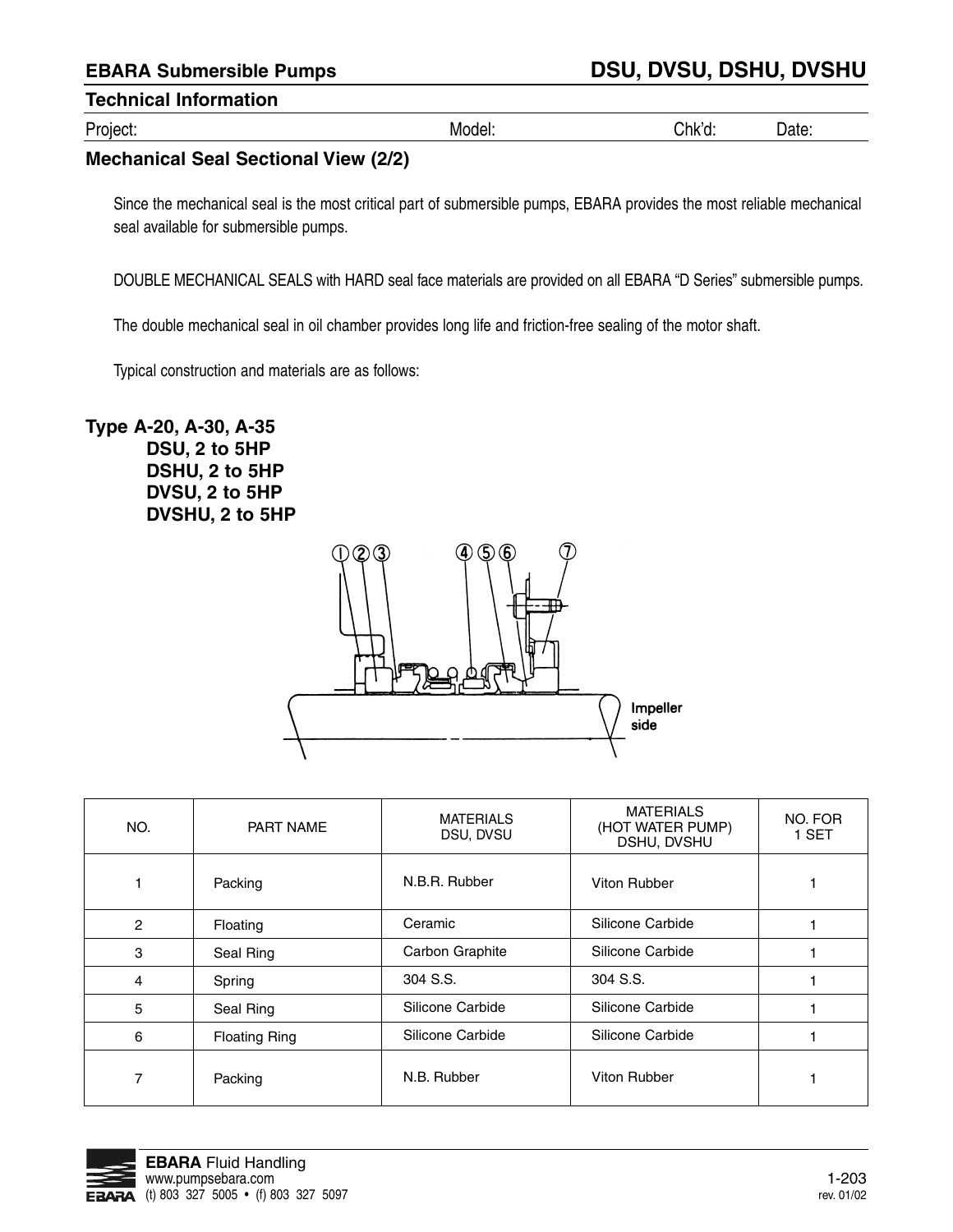Project: Model: Chk'd: Date:

## **Application of QDC's Lifting Chain**

|                  | LIFTING CHAIN MODEL |                      |  |
|------------------|---------------------|----------------------|--|
| <b>QDC MODEL</b> | MATERIAL : STEEL    | MATERIAL : STAINLESS |  |
| <b>LS50</b>      |                     | LCMS-6               |  |
| LM65             | LCM-6               |                      |  |

STANDARD LENGTHS = 20 FEET

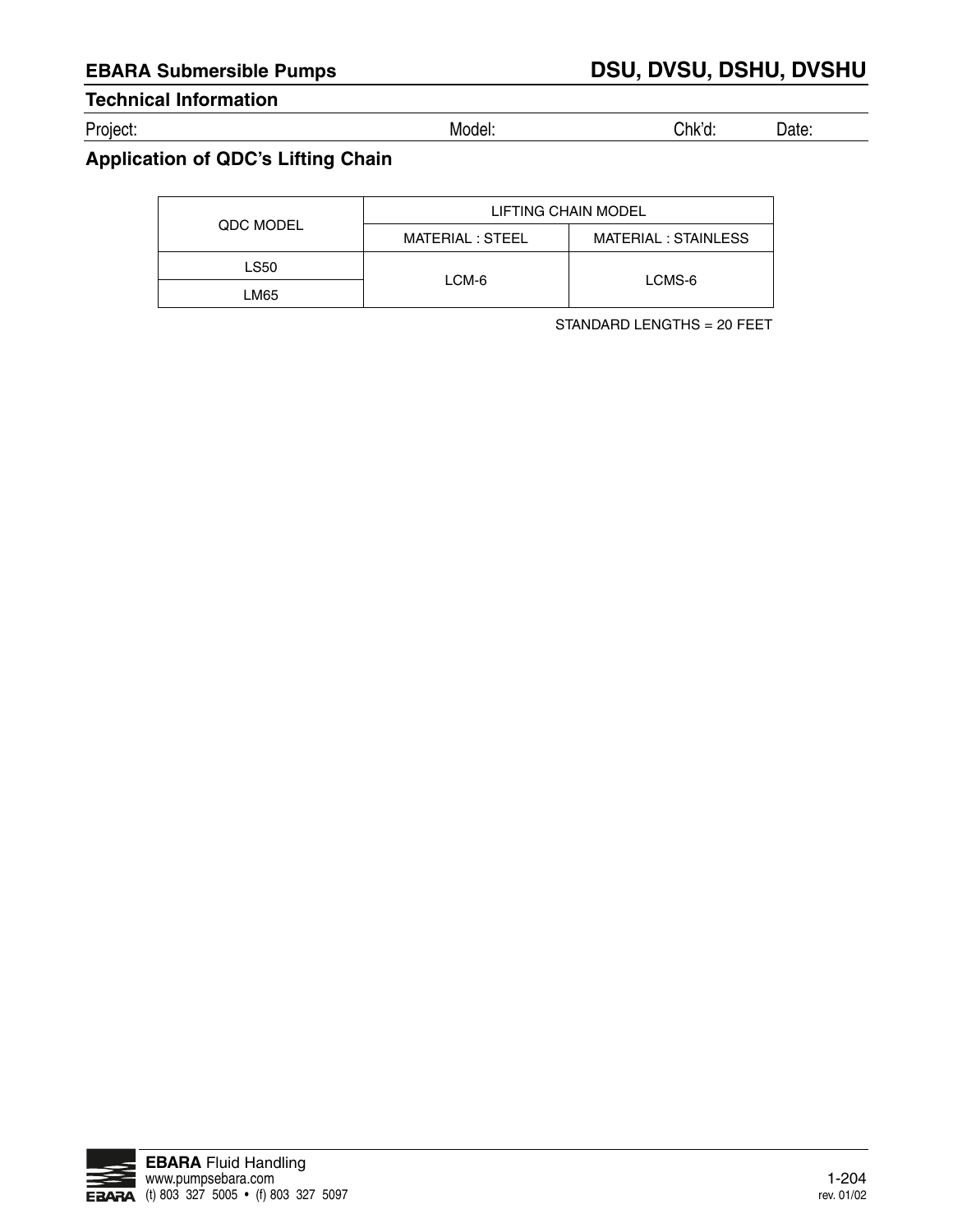Project: Model: Chk'd: Date:

## **Maximum Submergence of Pumps**

EBARA submersible pumps shall be capable of continuous submergence underwater without loss of watertight integrity to the following depths:

| MODEL       | <b>OPERATION</b>        | <b>MAXIMUM SUBMERGENCE</b> |
|-------------|-------------------------|----------------------------|
| DSU<br>DVSU | <b>Manual Operation</b> | 65 Ft.                     |

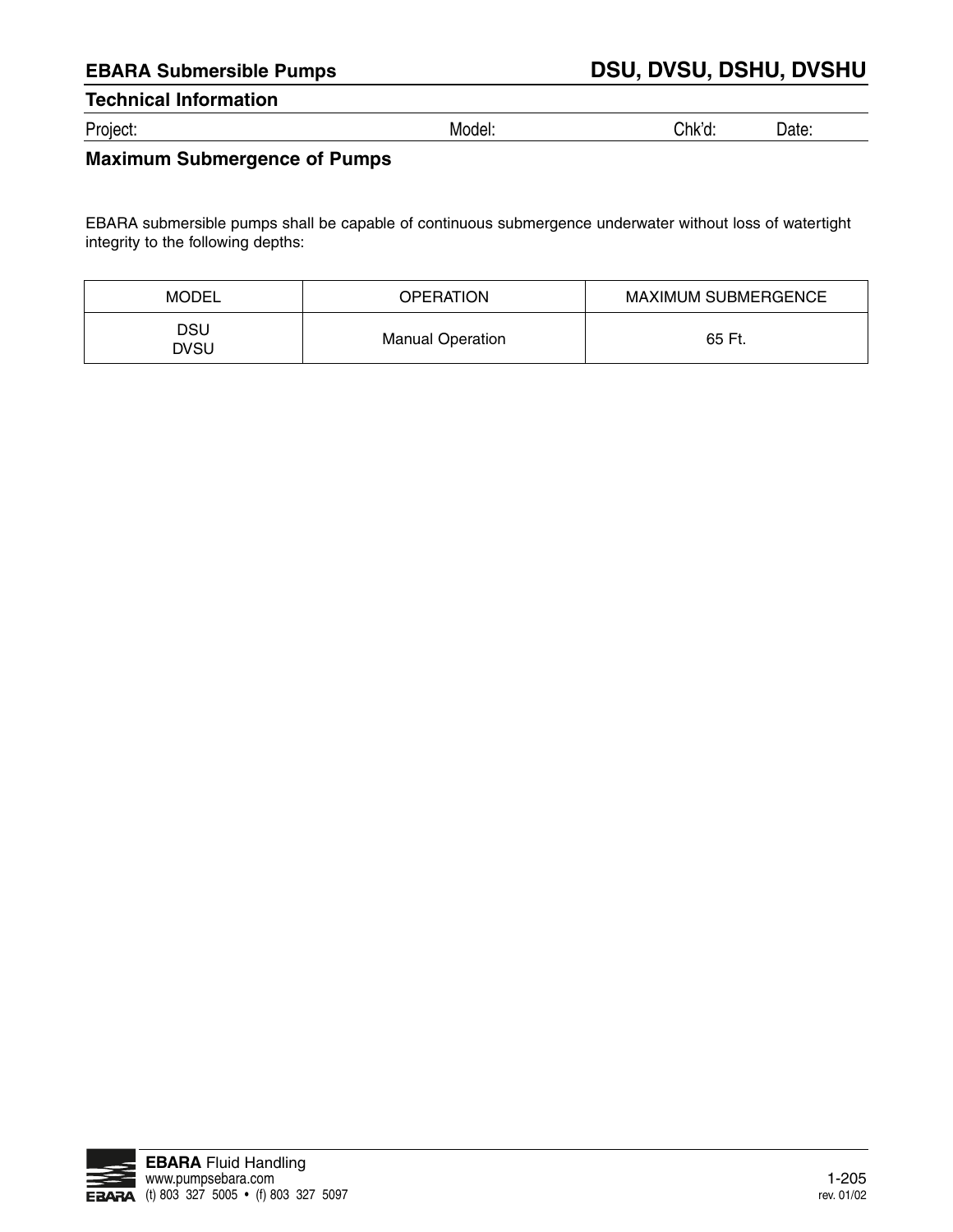Project: Model: Chk'd: Date:

#### **Vortex Pumps — Model DVS**

#### **1. PRINCIPLES OF VORTEX PUMP**

When the vortex impeller rotates in the casing, it generates primary vortex (B) and secondary vortex (A) as shown in the drawing, and then pumps up water:



**Vortex Pump** 

ORDINARY NON-CLOG PUMP

#### **2. FEATURES**

- a) As there is a large space between the impeller and the suction cover and there are no obstacles in the water passage, sewage can be discharged without clogging.
- b) Ebara's unique hydraulic design of impeller and casing provide highly efficient performance which compares favorably with ordinary non-clog pump in spite of the large space.

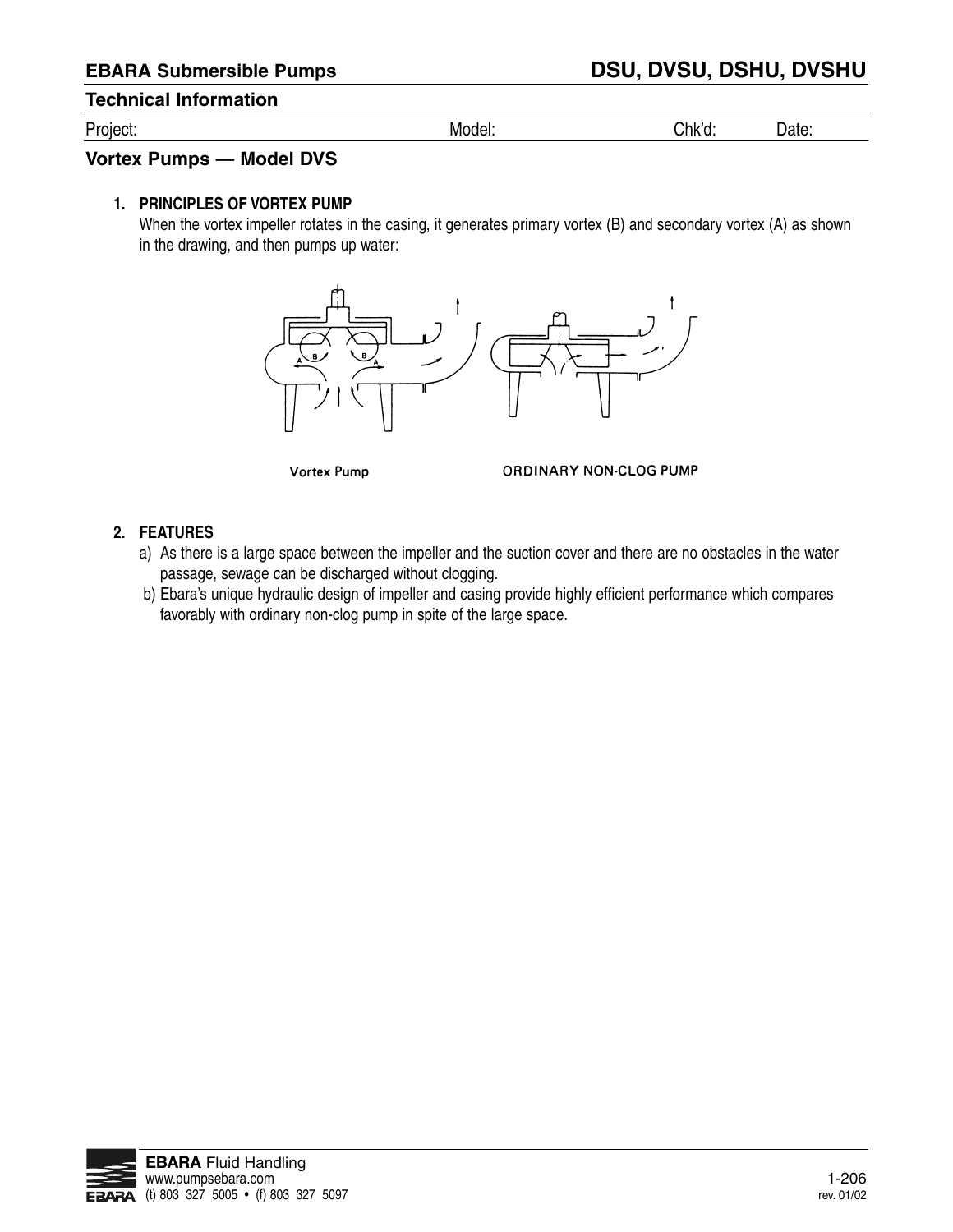# **EBARA Submersible Pumps DSU, DVSU, DSHU, DVSHU**

#### **Technical Information**

Project: Model: Chk'd: Date:

## **Clogging Phenomena and Prevention**

From abundant experience, EBARA placed the following design conceptions on sump and sewage pumps in order to prevent clogging.

### **Clogging Phenomena at:**

- 1. Strainer Inlet
- 2. Impeller Inlet

**Prevention**

Choose a pump with a large strainer opening or pump without strainer, Model DSU

Shape inlet portion of the impeller blade as described below. The inlet edge of the impeller vanes are angled toward the impeller periphery so as to facilitate the release of objects that might otherwise clog the pump.

Suitable angle for releasing substances

3. Clearance between Impeller and Suction Cover

Increase clearance – for Model DLU or Choose Model DVU.

- 4. Casing Tongue
- 5. Shaft End

Provide large radius on tongue or cut water.

Eliminate sharp points on impeller and impeller nut (use rounded impeller nut).





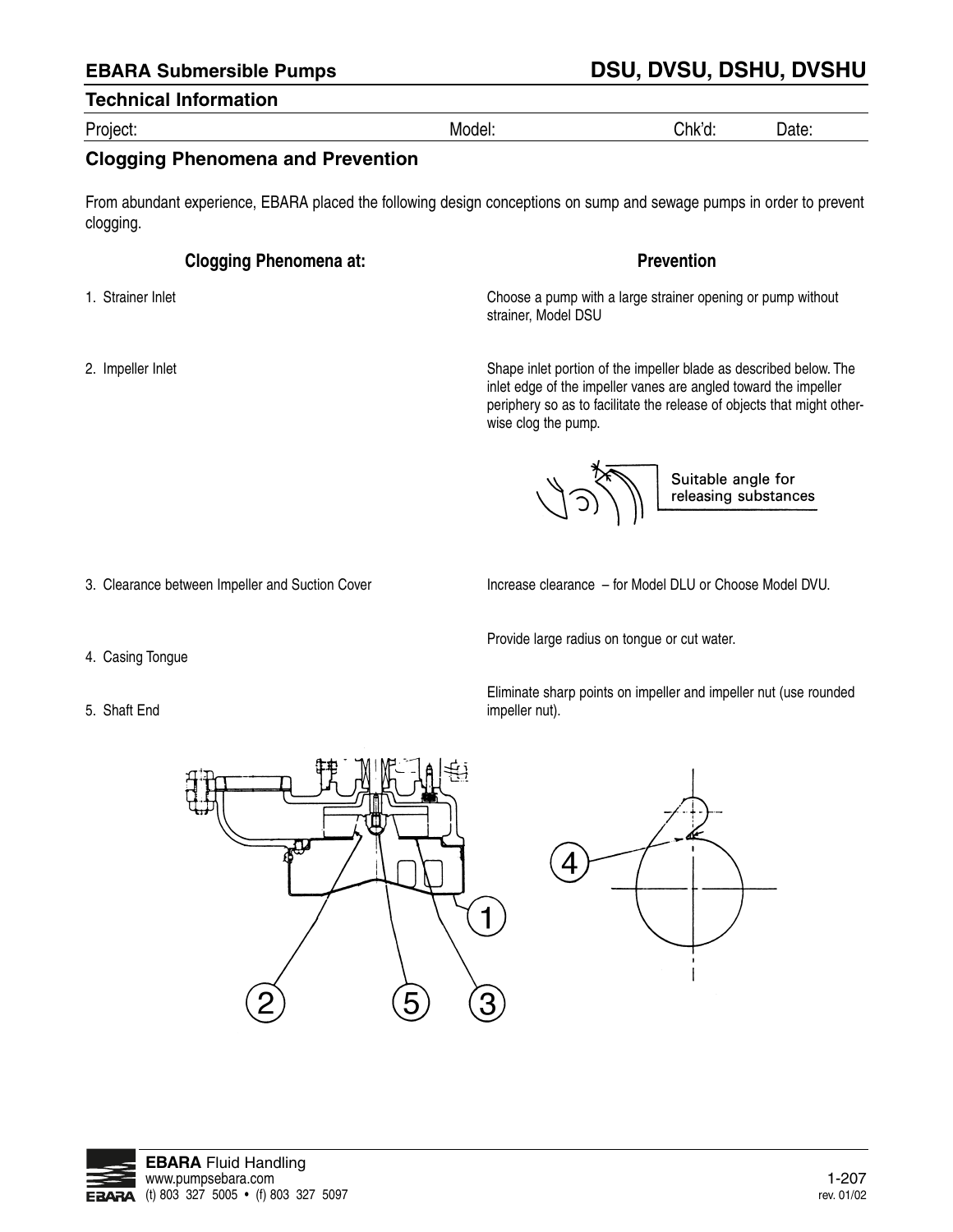Project: Model: Chk'd: Date:

## **Understanding Unbalance (1 of 5)**

## **Three phase motors can be damaged by sustained application of unbalanced voltages. This problem can easily be more severe than application of balanced voltages above or below normal data plate ratings.**

### **Unbalanced Phases**

Unbalanced voltages applied to a 3 phase motor will adversely affect the motor operating characteristics. Motors will operate successfully where the variation in the supply voltage does not exceed plus or minus 10% of the name plate rating, but the voltages of a given 3 phase circuit should be evenly balanced as closely as can be read on the usually available commercial voltmeter. A relatively small unbalance in voltage will cause a considerable increase in temperature rise. For example, a 3.5% voltage unbalance will cause approximately 25% increase in temperature rise. The full load speed is reduced slightly when the motor operates on unbalanced voltages.

An unbalanced voltage will cause unequal currents to flow in the windings. If the motor is moderately or heavily loaded, currents in certain coils will exceed rating and overheat. Thermal cut-outs buried in the windings may detect this overheating and shut down the motor. If not, winding failure will result due to insulation damage.

A second type of damage is caused by rotor heating. This can occur without excessive coil current on a lightly loaded motor. Damaging currents at these frequencies will flow as a result of voltage unbalance. Rotors are not designed for such currents, especially those of recent design optimized by computer techniques. Rotor overheating is most likely to cause bearing or seal failure, again perhaps, after a long period of time. Thermal cut-outs in the stator seldom will detect this problem and starter failures have been charged to mechanical failure while the cause was actually voltage unbalance.

#### **Unbalanced Currents**

Questions relative to how much unbalance a motor can tolerate have been raised from time to time. This condition is generally due to voltage unbalance in the supply and can usually be corrected by working with the power company involved.

The effect of unbalance phase currents is to increase the heating of the motor and thus reducing its efficiency. Thus it might be said that unbalanced currents as far as motor temperature rise is concerned acts like additional load on the motor. For this reason the permissible loading decreased with increasing unbalance of phase currents.

Before a problem of this nature can be corrected, it is necessary to determine whether the source is with the **submersible motor** or with the **electrical supply furnished for its operation**. The following facts will assist in locating the source of the problem and will govern the steps to be taken in its correction.

Unbalanced amperage is generally caused by problems in either of the following areas:

- A. External power supply, including the pump control box.
- B. Internal problem with motor windings or stator leads to drop cable connection.

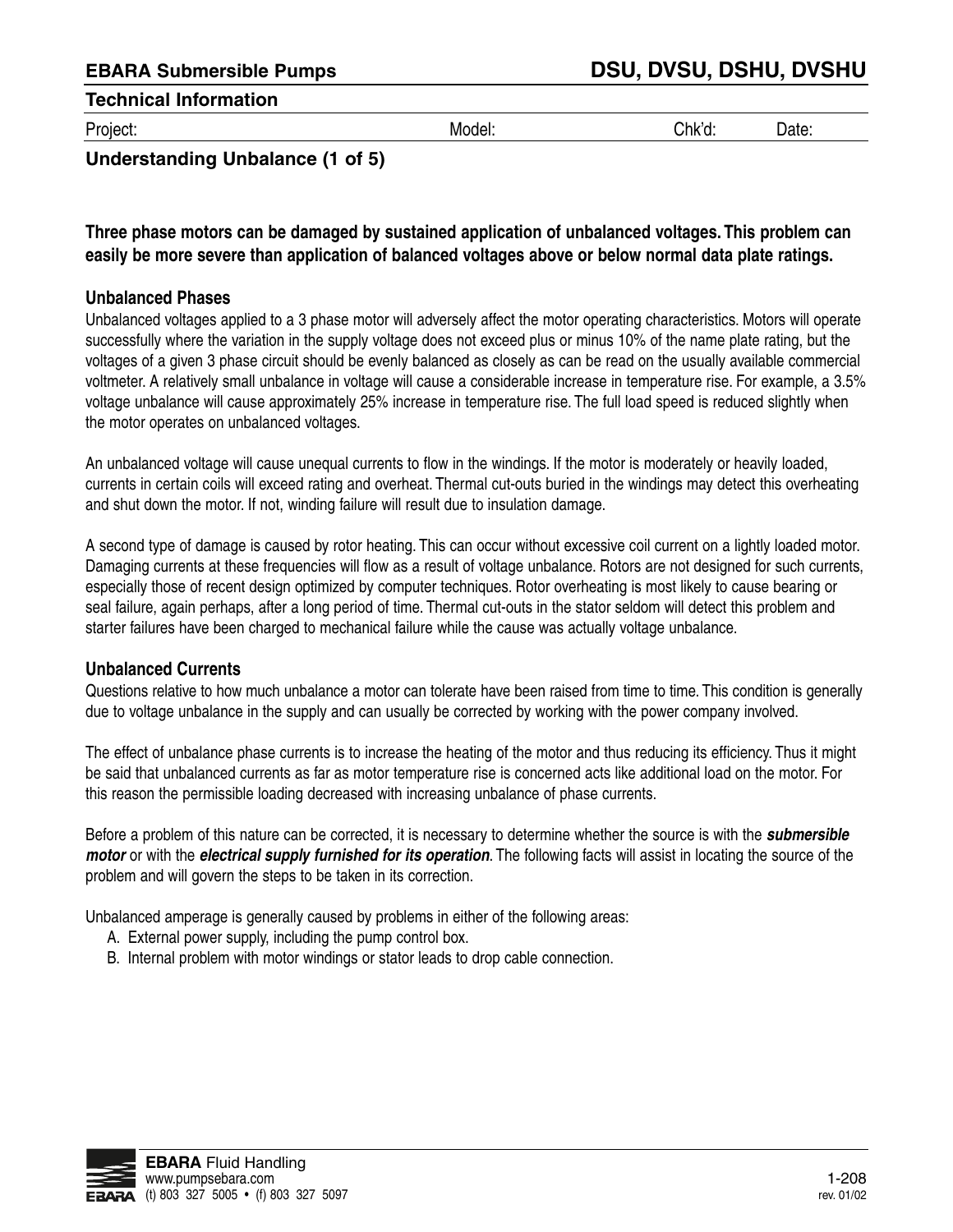Project: Model: Chk'd: Date:

## **Understanding Unbalance (2 of 5)**

The following diagrams and explanation will present you with a method by which you can localize the problem as being caused by "A" or by "B". In other words, we are trying to find out whether the trouble lies in the area from the control back through the supply or whether it is a result of malfunction beyond the control down to and including the pump motor.

Assuming that the unit is connected to the supply so that the 3 phase motor is running in the **correct direction of rotation,** there are two other combinations of connection that will change phase connections but not change the rotation. This is accomplished by changing the position of **all three drop** cable leads at their termination in the control. It is important that all three leads be interchanged each time as the interchanging of only two leads will result in reversing the motor. If any two pump cable power leads are interchanged in the control it will change the rotation of the motor. If all three leads are interchanged in the control, the pump will continue to operate in the original rotation.

Once the three power leads in the pump cable are connected to the terminals in the control so that the pump is operating in the correct direction of rotation, there are two other possible combinations that will also operate the pump in the correct direction.

### **EXAMPLE**

**of unbalance.**

Assuming that combination #1 is operating in correct rotation the 2nd and 3rd combination will also operate in the correct rotation.

## **If combination #1 shows unbalanced amperage readings,**

**it is sometimes possible that one of the other two combinations above will operate at a lesser degree** 

| Combination                   |              | T2           | TЗ           |
|-------------------------------|--------------|--------------|--------------|
| $\triangle$ 1st $\rightarrow$ | Red          | <b>Black</b> | White        |
| $2nd \rightarrow$             | <b>Black</b> | White        | Red          |
| $3rd -$                       | White        | Red          | <b>Black</b> |

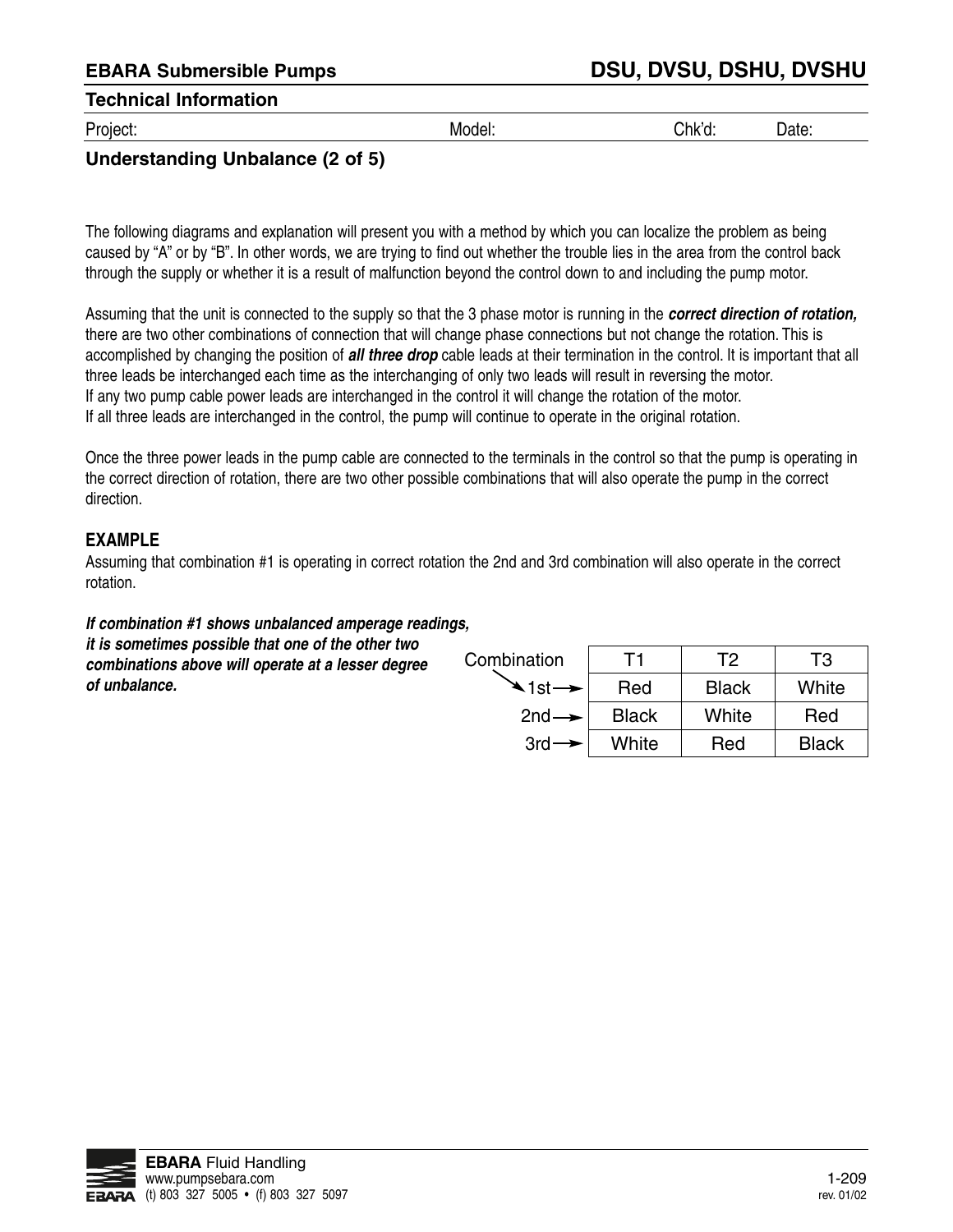## Project: Model: Chk'd: Date:

## **Understanding Unbalance (3 of 5)**

If the unbalanced leg follows the same wire in the drop cable from the pump, regardless of which position it is connected to on the control terminals the fault would most likely be found in the stator windings or in the stator leads to drop cable connections.



If the unbalanced leg remains related to the same terminal in the control box regardless of which wire is connected to it, the fault would most likely be found in the power supply or possibly poor connection in the control.



#### **General Causes of Unbalance**

- 1. Extreme case as in Single Phasing of a 3 phase supply. The source may be in the control. Either a blown fuse, defective or poor contact point in contactor or any interruption in wiring or terminals.
- 2. Pulling single phase loads from the 3 phase supply in an unbalanced sequence. This can be especially true in a job shop where electrical load is unpredictable at any given time.

As we are speaking of Voltage and Amperage in terms of percentage of Unbalance, the question arises as to how to figure the % of unbalance in a 3 phase system. The formula reads as follows:

Maximum Deviation from average  $x = 100$  = Percentage of Unbalance Average of the 3 readings

#### **EXAMPLE**

| $L1 - L2 = 234V$  | Average of the 3 readings: 229                         |
|-------------------|--------------------------------------------------------|
| $L1 - L3 = 230Va$ | Maximum deviation from the average: 229-223=6V         |
| $L2 - L3 = 223V$  | Voltage unbalance : $6/229 \times 100 = 2.62\%$        |
| $L1 = 63.3$ amps  | Average of the 3 readings: 61.1 amps                   |
| $L2 = 65.6$ amps  | Maximum deviation from the average: 61.1–54.4=6.7 amps |
| $L3 = 54.4$ amps  | Amperage unbalance: 6.7/61.1 x 100 = 10.97%            |

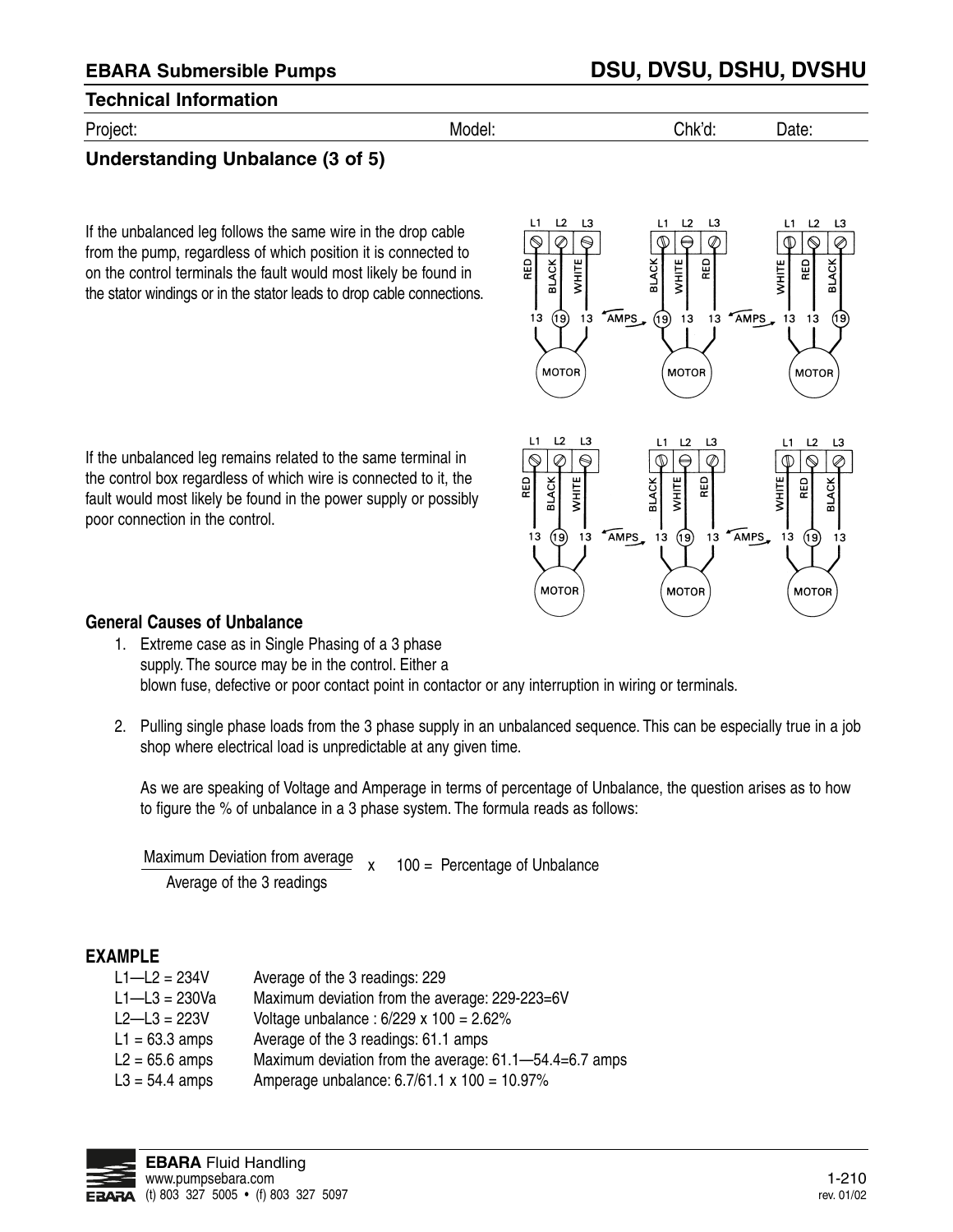Project: Model: Chk'd: Date:

## **Understanding Unbalance (4 of 5)**

Maximum permissible % of amperage unbalance allowed at motor full load is 5%. Permissible % of unbalance increases as motor load decreases. However, unless under specific conditions, the motor should, for safety, be considered to be operating at full load.

Maximum permissible % of Voltage unbalance allowed is 1%. Keep in mind that, especially with Delta wound motors, the true amperage unbalance is in the neighborhood of 6 to 10 times the Delta wound motors, the true amperage unbalance is in the neighborhood of 6 to 10 times the voltage unbalance. The true amperage unbalance is not readily determined by the amperage readings taken in the supply lines. Excess circulating currents within the stator not recorded on your amp meter, contribute to overheating of winding insulation.

The "maximum" percentages mentioned above are based on motors working at full load. Slightly higher maximums may be allowed at less than full load conditions but "good practice" and full warranty must necessarily be based on full load conditions especially with squirrel cage induction motors assigned to such variable conditions as is found in the pumping of liquids, etc.

### **Explanation of NEMA Standard MGI-1973-Section 14.34**

This standard presents guidelines on Voltage Unbalance.

While the voltages should be evenly balanced as closely as can be read on the usually available commercial voltmeter, it is recommended that any voltage unbalance at the Motor Terminals not exceed 1%.

Unbalanced Voltage can be broken into two opposing components, a positive sequence voltage and negative sequence voltage component. The positive sequence, operating the motor in its correct rotation, is opposed by the negative sequence, causing a build up of heat.

Unbalance causes extra motor losses and in turn heating of the Rotor and Windings. Increased motor losses increase power costs.

Line currents, as a result of unbalanced voltage, will be greatly unbalanced in the order of 6 to 10 times the voltage unbalance. This true value of the current unbalance will not be apparent on a normal reading as part of the unbalance is in the form of circulating currents in the motor and does not show up in the line. It is recommended that any amperage unbalance at the motor terminals not exceed 5%.

In the phase with the highest current, the percentage increase in temperature rise will be approximately two times the square of the percentage of voltage unbalance.

## **EXAMPLE**

If voltage unbalance was 3%, percentage increase in temperature rise would be:

 $2 \times (3\%)^2 = 2 \times 9\% = 18\%$